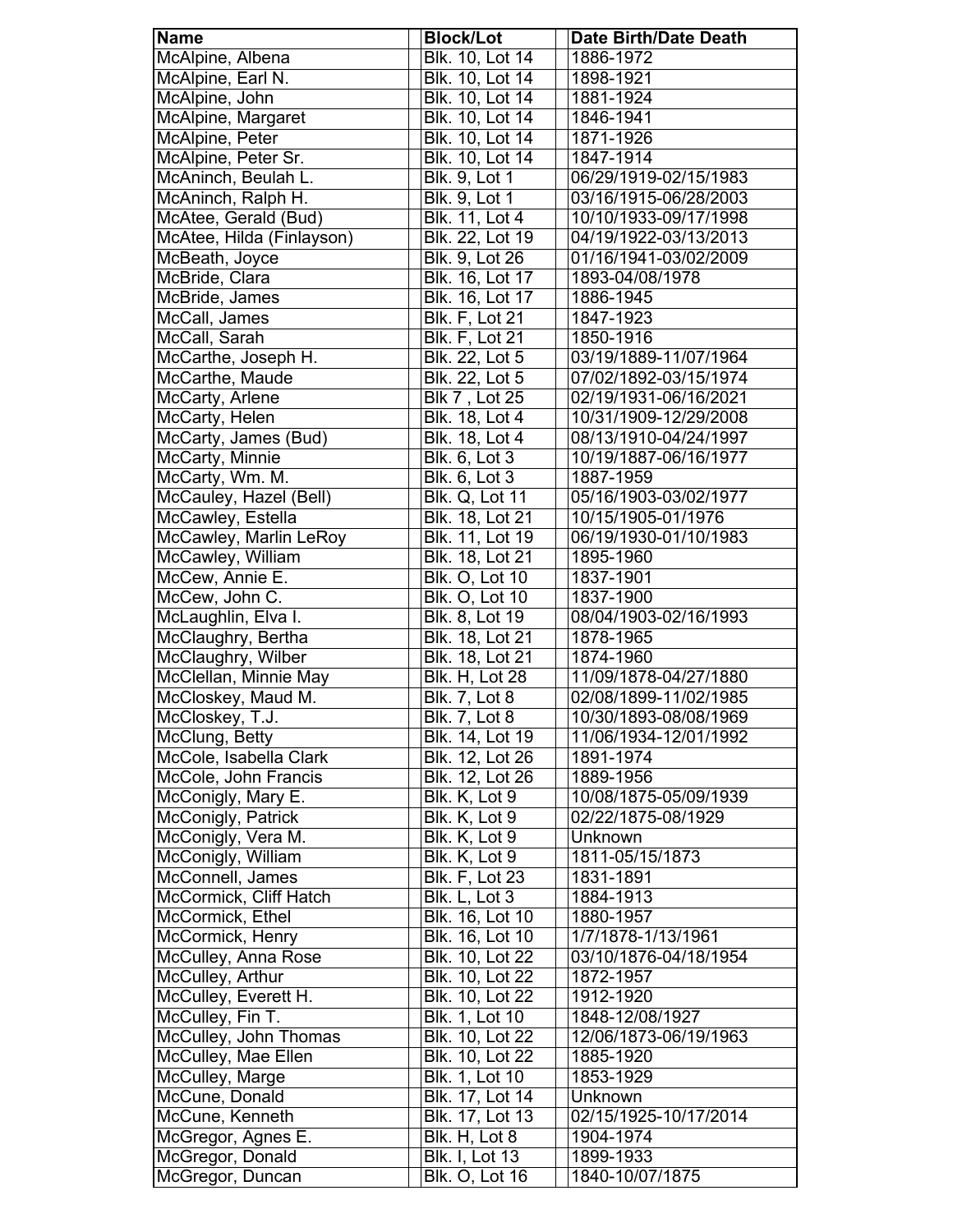| McGregor, Duncan E.                    | Blk. 11, Lot 17                          | 1896-1955                    |
|----------------------------------------|------------------------------------------|------------------------------|
| McGregor, Elizabeth                    | Blk. 12, Lot 13                          | 1850-1883                    |
| McGregor, Elma                         | Blk. 11, Lot 17                          | 1896-09/1975                 |
| McGregor, Emma I                       | <b>Blk. I, Lot 13</b>                    | 08/10/1902-12/06/1980        |
| McGregor, John                         | Blk. H, Lot 8                            | 09/12/1868-03/16/1930        |
| McGregor, Maggie M.                    | Blk. 12, Lot 13                          | 1878-1878                    |
| McGregor, Margaret M.                  | Blk. 12, Lot 13                          | 1876-1922                    |
| McGregor, Mary L.                      | Blk. H, Lot 8                            | 06/15/1887-01/07/1950        |
| McGregor, Robert                       | Blk. 12, Lot 13                          | 1846-1917                    |
| McGregor, Robert Neil                  | <b>Blk. O, Lot 16</b>                    | 09/27/1924-07/31/1989        |
|                                        | Blk. F, Lot 1                            | 1880-1905                    |
| McGuire, Gertrude A.                   |                                          |                              |
| McGuire, Mary L.                       | Blk. F, Lot 1                            | Unknown-02/28/1888           |
| McGuire, Thomas                        | Blk. F, Lot 1                            | Unknown-02/28/1888           |
| McHugh, Agnes T.                       | Blk. 11, Lot 9                           | 07/19/1907-11/26/2000        |
| McHugh, Matthew W.                     | Blk. 11, Lot 9                           | 03/13/1902-08/28/1974        |
| McKay, Alice J.                        | <b>Blk. H, Lot 24</b>                    | 1885-1920                    |
| McKay, H. Bella                        | <b>Blk. H, Lot 24</b>                    | 1852-1935                    |
| McKay, James Earl                      | <b>Blk. H, Lot 24</b>                    | Unknown-11/21/1966           |
| McKay, Louisa B.                       | <b>Blk. H, Lot 24</b>                    | 1878-1889                    |
| McKay, Mary W.                         | <b>Blk. H, Lot 24</b>                    | 1881-1951                    |
| McKay, Robert                          | <b>Blk. H, Lot 24</b>                    | 1854-1935                    |
| McKelvy, Eva E.                        | Blk. 12, Lot 15                          | 02/13/1888-08/28/1986        |
| McKelvy, Frank                         | Blk. 12, Lot 15                          | 1881-1961                    |
| McKienzie, Lila Jean                   | <b>Blk. 9, Lot 5</b>                     | 11/04/1929-10/23/2021        |
| McKnight, David                        | Blk. 1, Lot 11                           | 1838-1907                    |
| McLaren, John F.                       | Blk. I, Lot 8                            | 1888-1969                    |
| McLaughlin, Fred                       | Blk. 8, Lot 19                           | 1896-1975                    |
| McLeod, Alvin C.                       | <b>Blk. L, Lot 15</b>                    | 02/12/1893-06/17/1993        |
| McLeod, Arabella                       | <b>Blk. L, Lot 15</b>                    | 1862-1957                    |
|                                        |                                          |                              |
|                                        |                                          |                              |
| McLeod, Ben                            | <b>Blk. J, Lot 12</b>                    | Unknown                      |
| McLeod, Bess O.                        | <b>Blk. L, Lot 15</b>                    | 03/05/1902-11/03/1985        |
| McLeod, Catherine                      | <b>Blk. L, Lot 18</b>                    | 06/12/1898-12/04/1975        |
| McLeod, Dan                            | Blk. L, Lot 15                           | 1863-1938                    |
| McLeod, Estella and Infant             | <b>Blk. L, Lot 18</b>                    | 1892-1925                    |
| McLeod, John Earl                      | <b>Blk. L. Lot 18</b>                    | 03/19/1891-04/02/1987        |
| McLeod, Neil                           | <b>Blk. L, Lot 18</b>                    | 1901-1965                    |
| McLeod, Wilma                          | Blk. L, Lot 18                           | 09/5/1917-12/01/2014         |
| McClure, Rita Waser                    | Blk. 11, Lot 24                          | 03/02/1937-07/05/2011        |
| McNeal, Clara                          | <b>Blk. 7, Lot 21</b>                    | 05/21/1903-01/11/1999        |
| McNeal, Walter                         | Blk. 7, Lot 21                           | 02/21/1895-09/12/1977        |
| McNish, Jennie                         | Blk. F, Lot 1                            | 01/16/1904-05/01/1975        |
| McNish, Mae                            | Blk. F, Lot 1                            | 02/18/1893-02/18/1975        |
| McNish, Margaret                       | Blk. F, Lot 1                            | 06/05/1865-10/07/1936        |
| McNish, W.F.                           | Blk. F, Lot 1                            | 08/21/1861-05/13/1941        |
| <b>McNulty, Cornelius</b>              | Blk. 20, Lot 12                          | 1866-1946                    |
| McNitt, Clare                          | Blk. 12, Lot 11                          | 10/04/1903-03/14/1995        |
|                                        |                                          | 07/25/1822-02/14/1912        |
| McNitt, Daniel                         | <b>Blk. 5, Lot 6</b>                     |                              |
| McNitt, Elizabeth Cook                 | Blk. 12, Lot 11                          | 1882-1961                    |
| McNitt, Fred C.                        | Blk. 12, Lot 11                          | 1881-1965                    |
| McNitt, Harry Cook                     | Blk. 12, Lot 11                          | 02/17/1904-10/05/1991        |
| McNitt, H.C.                           | Blk. M, Lot 2                            | 1850-1921                    |
| McNitt, Lawrence                       | Blk. 12, Lot 11                          | 01/03/1914-08/11/1916        |
| McNitt, Stella                         | Blk. M, Lot 2                            | 03/25/1861-03/18/1900        |
| McNulty, Elvira H.                     | <b>Blk. H, Lot 17</b>                    | 1810-1890                    |
| McNulty, James C.                      | Blk. 20, Lot 12                          | 1833-02/01/1895              |
| McNulty, Martha                        | Blk. 20, Lot 12                          | 1846-01/30/1930              |
| McNulty, Martin<br>McNulty, Nancy Jane | <b>Blk. H, Lot 17</b><br>Blk. 20, Lot 12 | 1812-01/13/1887<br>1868-1944 |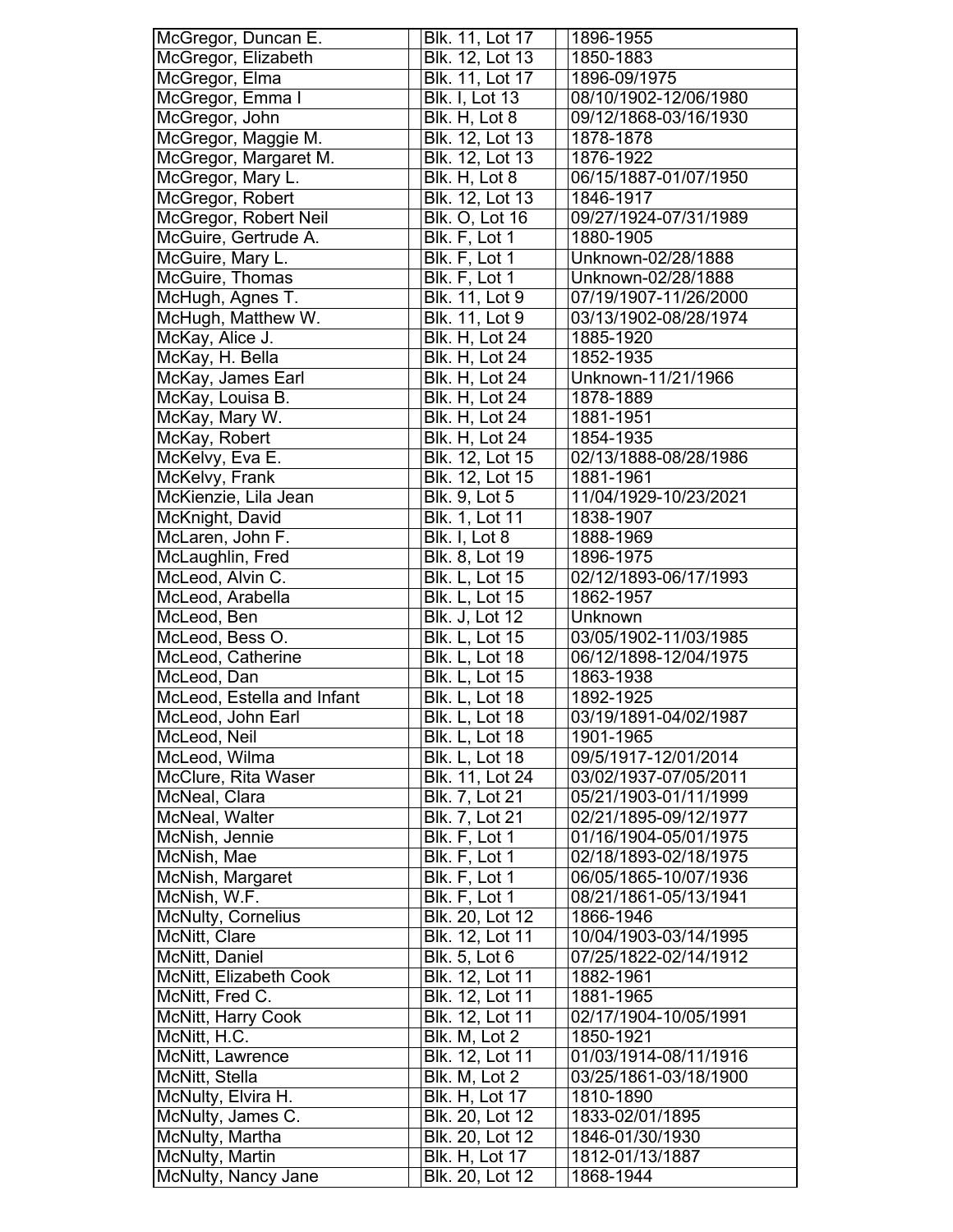| Nagel, Blanche F.       | Blk. 9, Lot 25         | 05/14/1913-09/18/2007 |
|-------------------------|------------------------|-----------------------|
| Nagel, Henry A.         | Blk. 9, Lot 25         | 11/18/1911-03/17/1997 |
| Nanninga, Lee K.        | Blk. 9, Lot 7          | 10/24/1939-03/07/2009 |
| Nason, Emma V.          | <b>Blk. G, Lot 15</b>  | 1855-05/11/1883       |
| Nason, Ida              | <b>Blk. G, Lot 15</b>  | 1863-12/13/1886       |
| Nason, Isabella         | <b>Blk. G, Lot 15</b>  | 1813-1894             |
| Nason, Samuel           | <b>Blk. G, Lot 15</b>  | 1793-1885             |
| Naylor, Anna E.         | Blk. 11, Lot 12        | 08/23/1904-01/20/1972 |
| Naylor, Frank           | Blk. 11, Lot 12        | 1881-02/22/1955       |
| Nebergall, L.I.         | Blk. J, Lot 5          | 1878-06/24/1896       |
| Nelson, Eva Beggs       | Blk. 14, Lot 17        | 1883-1924             |
| Nelson, Ruby Waser      | <b>Blk. 10, Lot 21</b> | 1886-1961             |
| Nemec, Joseph L.        | Blk. 7, Lot 22         | 12/24/1911-06/16/1976 |
| Nemec, Madelyn E.       | Blk. 7, Lot 22         | 10/10/1916-12/16/2005 |
| Nemitz, Edward          | Blk. P, Lot 4          | 1838-1920             |
| Nemitz, Edward E.       | Blk. 5, Lot 6          | 1884-1969             |
| Nemitz, Ernestine       | <b>Blk. Q, Lot 15</b>  | 1830-1903             |
| Nemitz, Henry F.        | <b>Blk. 5, Lot 6</b>   | 11/27/1856-12/11/1954 |
| Nemitz, Lydia P.        | <b>Blk. 5, Lot 6</b>   | 07/01/1859-03/31/1932 |
| Nemtiz, Mabel B.        | <b>Blk. 5, Lot 6</b>   | 12/24/1886-03/20/1976 |
| Nemitz, William H.      | Blk. Q, Lot 15         | 02/06/1828-12/17/1898 |
| Nemitz, Willimena       | Blk. P, Lot 4          | 1837-1916             |
| Neu, Bonnie L.          |                        |                       |
|                         | Blk. 9, Lot 7          | 08/01/1928-07/05/1982 |
| Neu, Clyde              | Blk. 9, Lot 25         | 05/22/1918-12/06/1988 |
| Neu, Dorothy L.         | <b>Blk 9, Lot 25</b>   | 10/01/1922-01/21/2017 |
| Neu, Wayne LeRoy        | Blk. 9, Lot 7          | 12/10/1921-03/19/2011 |
| Newcomb, Alberta        | Blk. 18, Lot 20        | 1871-12/31/1934       |
| Newcomb, Edith          | Blk. 18, Lot 20        | 1891-04/07/1969       |
| Newcomb, George         | <b>Blk. 18, Lot 20</b> | 1866-1953             |
| Newcomb, Lawrence       | <b>Blk. 18, Lot 20</b> | 01/26/1917-07/19/2006 |
| Newcomb, Nathan L.      | <b>Blk. 18, Lot 20</b> | 1891-04/18/1966       |
| Newcomb, Phyllis        | <b>Blk. 18, Lot 20</b> | 10/02/1916-04/10/2004 |
| Newcomb, Roger          | <b>Blk.</b> 18, Lot 20 | 10/15/1940-05/31/1992 |
| Nibbergall, Lucy        | Blk. J, Lot 5          | 06/02/1860-06/29/1940 |
| Nichols, Craig W.       | Blk. O, Lot 2          | 01/03/1899-03/01/1999 |
| Nichols, Verda E.       | Blk. O, Lot 2          | 01/01/1903-03/27/1995 |
| Nider, Harold Dean      | Blk. 11, Lot 26        | 11/15/1932-12/13/2002 |
| Nider, JoAnne E.        | <b>Blk. 11, Lot 26</b> | 05/26/1938-01/6/2018  |
| Niemann, Walter         | Blk. 11, Lot 1         | 06/14/1925-04/01/2014 |
| Niemann, Wilfred        | Blk. 11, Lot 1         | 07/20/1920-11/19/2006 |
| Niemann, Wilmer         | Blk. 11, Lot 1         | 05/09/1927-09/20/1927 |
| Nims, Arthur            | Blk. 16, Lot 16        | 1881-1941             |
| Nims, Dorothy L.        | Blk. 16, Lot 16        | 1910-1922             |
| Nims, Frances Josephine | <b>Blk. L, Lot 16</b>  | 03/09/1869-09/09/1939 |
| Nims, Gertrude E.       | Blk. 16, Lot 16        | 1883-1944             |
| Nims, Harriet Watson    | <b>Blk. L, Lot 16</b>  | 02/22/1841-04/08/1883 |
| Nims, Martha F.         | <b>Blk. L, Lot 16</b>  | 08/15/1860-12/31/1921 |
| Nims, W.E.              | <b>Blk. L, Lot 16</b>  | 04/02/1841-08/09/1918 |
| Nisbet, Dr. S.F.        | Blk. K, Lot 2          | 1823-1895             |
| Noble, Annie            | <b>Blk. K, Lot 22</b>  | 1866-12/05/1964       |
| Noble, W.A.             | <b>Blk. K, Lot 22</b>  | 1817-1893             |
| Noble, W.J.             | <b>Blk. K, Lot 22</b>  | 1854-05/07/1929       |
| Norris, Marie I.        | Blk. L, Lot 8          | 10/09/1891-02/16/1986 |
| Northouse, Carrie       | Blk. 14, Lot 6         | 11/08/1862-12/14/1937 |
| Northup, Margaret E.    | Blk. 24, Lot 14        | 1873-1955             |
| Northup, William        | Blk. 24, Lot 14        | 1872-1942             |
| Novak, Joseph           | Blk. 11, Lot 13        | 1879-1968             |
| Novak, Josephine        | Blk. 11, Lot 13        | 1888-1937             |
|                         |                        |                       |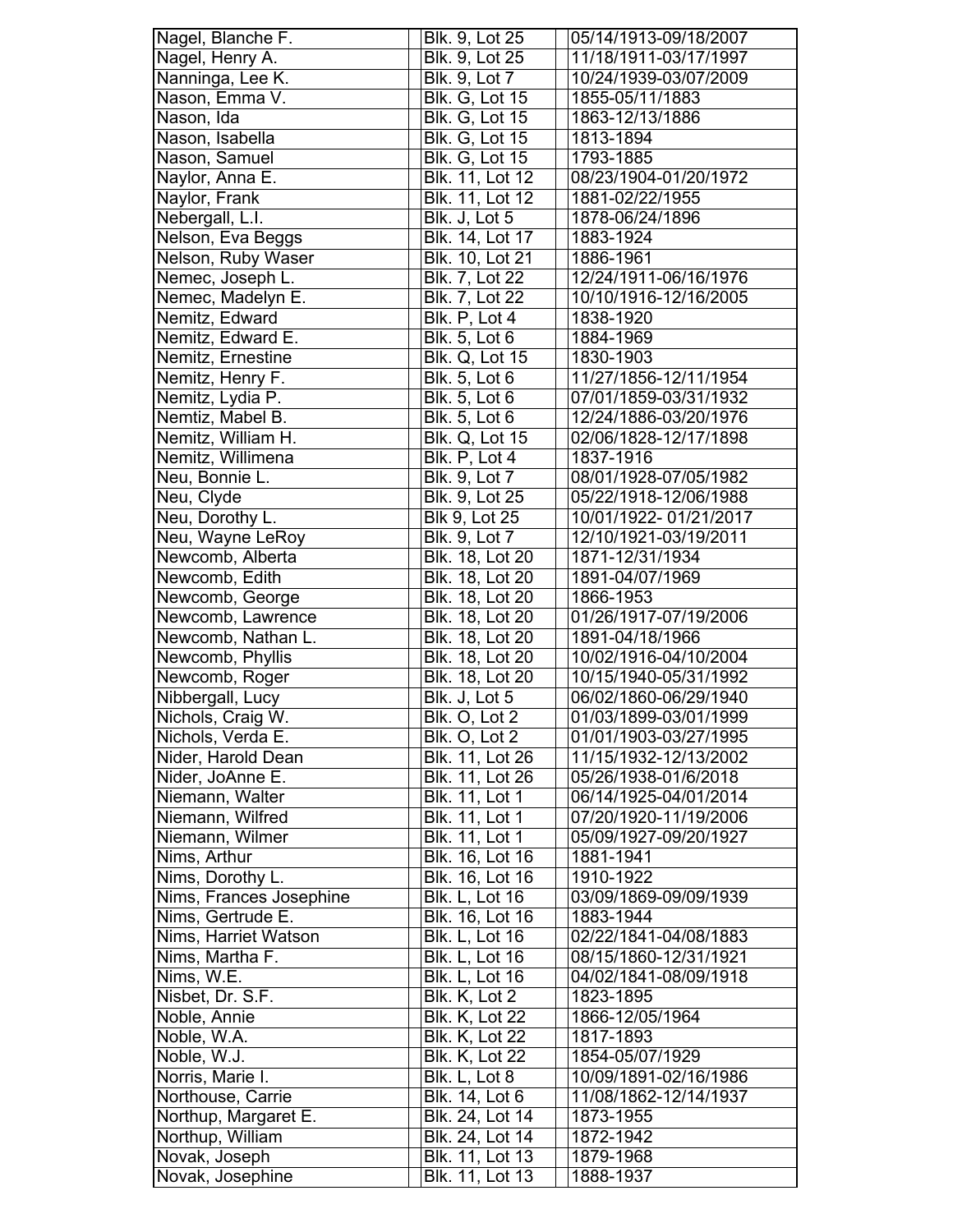| Noyes, Clarie M.                                   | Blk. N, Lot 26                                | 07/05/1905-11/05/1977                          |
|----------------------------------------------------|-----------------------------------------------|------------------------------------------------|
| Noyes, Goldie M.                                   | Blk. N, Lot 26                                | 10/12/1907-05/21/2000                          |
| Nutsch, Francis                                    | Blk. 7, Lot 27                                | 12/21/1927-09/02/2012                          |
| Nutsch, George                                     | Blk. 20, Lot 5                                | 07/09/1901-07/12/1991                          |
| Nutsch, Majorie E.                                 | Blk. 9, Lot 26                                | 11/09/1922-07/30/2019                          |
| Nutsch, Richard                                    | Blk. 9, Lot 26                                | 01/23/1920-04/25/1998                          |
| Nutsch, Shirley E.                                 | Blk. 7, Lot 27                                | 10/27/1927-06/16/1993                          |
| Nutter, Chester Allen                              | Blk. 6, Lot 16                                | 02/05/1903-01/11/1983                          |
| Nutter, Edith L.                                   | Blk. Q, Lot 12                                | 1925-1956                                      |
| Nutter, Isaac                                      | <b>Blk. M, Lot 13</b>                         | 1846-1927                                      |
| Nutter, Mary J.                                    | Blk. M, Lot 13                                | 1855-1932                                      |
| <b>Nutter, Neal</b>                                | <b>Blk. 6, Lot 16</b>                         | 08/14/1920-01/12/1924                          |
| Nutter, Mrs. W.E.                                  | Blk. 6, Lot 16                                | 1875-1951                                      |
| Nutter, Walter L.                                  | <b>Blk. M, Lot 13</b>                         | 1877-1877                                      |
| Nutter, William Edward                             | Blk. 6, Lot 16                                | 1865-1951                                      |
| Nyce, Infant                                       | <b>Blk. 1, Lot 3</b>                          | Unknown-06/22/1911                             |
| Odgers                                             | <b>Blk. 14, Lot 24</b>                        | Unknown                                        |
| Odgers, Charles                                    | Blk. 14, Lot 24                               | 1880-1936                                      |
| Odgers, Clarence L.                                | Blk. 20, Lot 7                                | 1876-1937                                      |
| Odgers, Eldon C.                                   | Blk. 20, Lot 7                                | 04/06/1917-12/18/1993                          |
| Odgers, Elmer                                      | Blk. 20, Lot 22                               | 11/09/1910-03/11/1980                          |
| Odgers, Fern L.                                    | Blk. 14, Lot 3                                | 03/11/1902-09/30/1994                          |
| Odgers, Francis                                    | Blk. 20, Lot 7                                | 07/10/1910-04/26/1938                          |
| Odgers, Freda K.                                   | Blk. 10, Lot 2                                | 03/28/1883-03/18/1958                          |
| Odgers, Infant                                     | Blk. 16, Lot 24                               | Unknown                                        |
| Odgers, James C.                                   | Blk. 10, Lot 2                                | 07/28/1890-01/28/1920                          |
| Odgers, Josephine                                  | <b>Blk. 20, Lot 7</b>                         | Unknown                                        |
| Odgers, Julia E.                                   | Blk. 20, Lot 7                                | 1878-1950                                      |
| Odgers, Loren V.                                   | Blk. 14, Lot 3                                | 01/05/1921-02/27/1921                          |
| Odgers, Maggie Boylan                              | Blk. 8, Lot 4                                 | 11/05/1882-05/03/1969                          |
| Odgers, Marie F.                                   | <b>Blk. 20, Lot 7</b>                         | 05/09/1923-08/06/1983                          |
| Odgers, Mary J.                                    | Blk. 20, Lot 22                               | 07/19/1915-04/23/2015                          |
| Odgers, Mildred Ilene                              | Blk. 20, Lot 22                               | 09/03/1952-03/11/1953                          |
| Odgers, Oscar                                      | <b>Blk. 8, Lot 4</b>                          | 08/31/1885-01/21/1917                          |
| Odgers, Raymond                                    | <b>Blk.</b> 20, Lot 7                         | 02/28/1907-01/20/1965                          |
| Odgers, Rebecca                                    | Blk. 14, Lot 24                               | 1879-1954                                      |
| Odgers, W.J. Bryan                                 | Blk. 14, Lot 3                                | 04/22/1896-01/16/1974                          |
| Odgers, Wilbur                                     | Blk. 20, Lot 4                                | 1913-1957                                      |
| Oehmke, Herman                                     | <b>Blk. 9, Lot 12</b>                         | 11/19/1895-09/19/1963                          |
| Oehmke, Irven M.                                   | <b>Blk. 9, Lot 1</b>                          | 09/12/1925-03/14/1999                          |
| Oehmke, Lola                                       | Blk. 9, lot 12                                | 11/15/1901-05/07/1986                          |
| Oehmke, Nelda Mae                                  | <b>Blk. 9, Lot 1</b>                          | 07/29/1927-06/02/2000                          |
| Ogden, Rachel A.                                   | Blk. 6, Lot 12                                | 08/08/1844-01/26/1918                          |
| Ogden, Wesley G.                                   | Blk. 6, Lot 12                                | 05/03/1845-09/03/1919                          |
| O'Grady, Terry Le                                  | Blk. 5, Lot 26                                | 1956                                           |
| Oliver, Albert                                     | Blk. 9, Lot 17                                | 1890-1953                                      |
| Oliver, Baby                                       | Blk. 9, Lot 12                                | 12/10/1948-12/10/1948                          |
| Oliver, Burnice S. Jr.                             | <b>Blk. 7, Lot 8</b>                          | 11/09/1942-08/15/1972                          |
| Oliver, Burnice S. Sr.                             | <b>Blk. 7, Lot 8</b>                          | 08/26/1916-09/05/1999                          |
| Oliver, Christine R.                               | <b>Blk. 7, Lot 8</b>                          | 08/26/1919-11/13/1983                          |
| Oliver, Dale L.                                    | Blk. 16, Lot 24                               | 1925                                           |
| Oliver, Edith                                      | Blk. 9, Lot 17                                | 1895-1950                                      |
| Oliver, Helen Shea                                 | Blk. 11, Lot 18                               | 03/20/1925-06/18/2015                          |
| Oliver, Lowell T.                                  |                                               |                                                |
|                                                    |                                               |                                                |
|                                                    | Blk. 16, Lot 24                               | 09/1925-10/14/1928                             |
| Oliver, Mary E.                                    | <b>Blk. 2, Lot 2</b>                          | 1853-1902                                      |
| Oliver, Wilma (Betty)<br>Oliver, Walter L. (Spike) | <b>Blk. A, Lot 13</b><br><b>Blk 15 Lot 11</b> | 09/23/1929-10/27/2004<br>02/05/1948-02/12/2017 |